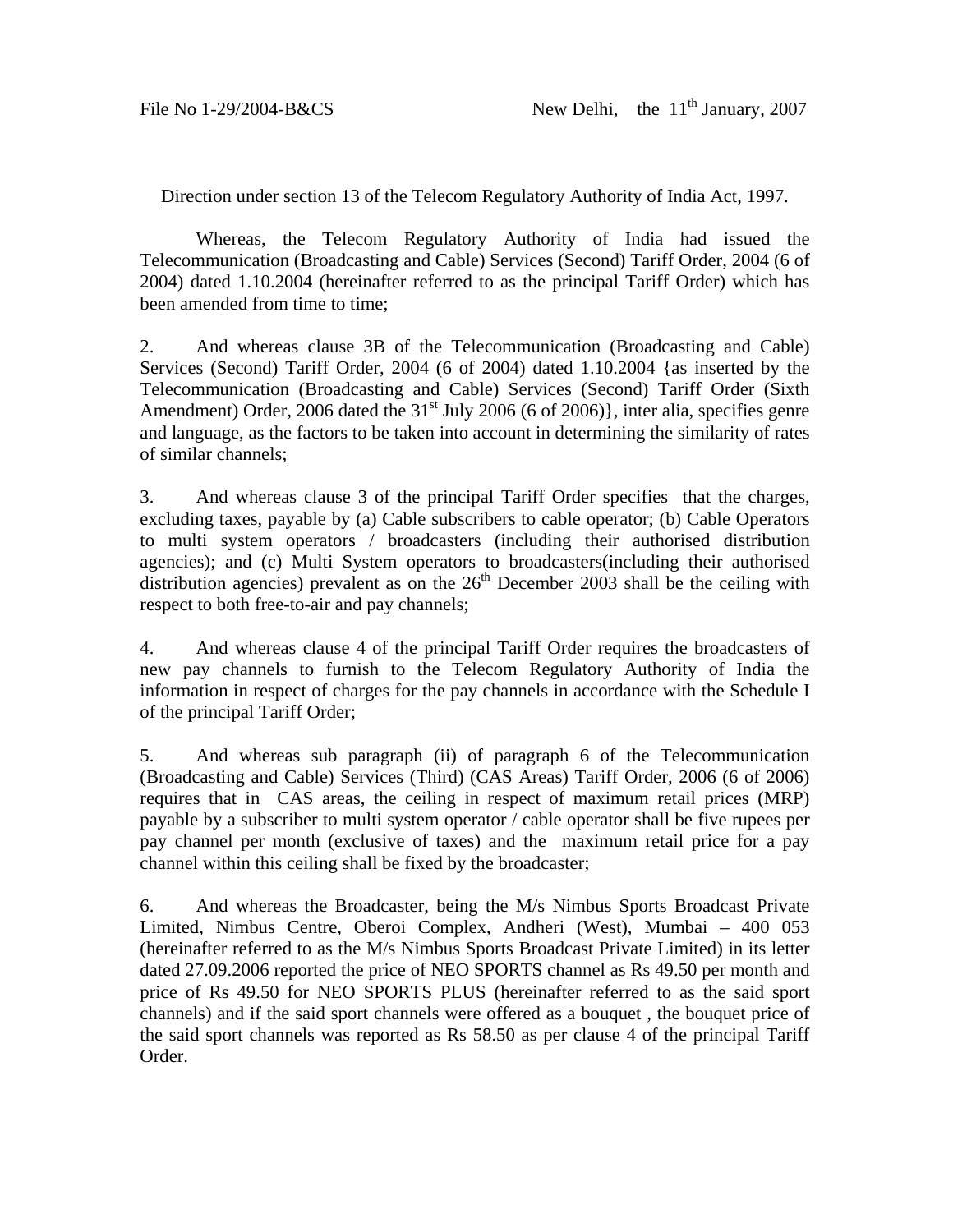7. And whereas a complaint received from the Cable Operators Federation of India against the pricing of the said sport channel by the M/s Nimbus Sports Broadcast Private Limited, was forwarded to them by the Telecom Regulatory Authority of India asking them to furnish their comments on the said complaint and also calling upon them to clarify as to how the price have been worked out and such clarification should clearly bring out as to how a proposed price of Rs 49.50 per moth would meet the requirements of the clause 3B of the principal Tariff Order;

8. And whereas M/s Nimbus Sports Broadcast Private Limited, submitted the clarifications dated the  $20<sup>th</sup>$  October 2006 and urged the Telecom Regulatory Authority of India to take note of the facts specified in their submissions and further submitted that comparing the prices of the said sports channels with that of the other sports channels simplicitor will not be the right yardstick and, inter alia, stated that the proposed price of their two said sports channels after 31.12.2006 in CAS areas will remain unchanged at least till 31.12.2007 at current levels;

9. And whereas the clarifications of M/s Nimbus Sports Broadcast Private Limited mentioned in the preceding paragraph were considered and examined by the Telecom Regulatory Authority of India;

10. And whereas the Telecom Regulatory Authority of India, having considered and examined the above contentions of M/s Nimbus Sports Broadcast Private Limited, is of the opinion that the contention of M/s Nimbus Sports Broadcast Private Limited, cannot be accepted, being in contravention of clause 3B of the principal Tariff Order, due to the following reasons, namely:-

(a) Clause 3B of the principal Tariff order ( as mentioned at paragraph 2 above) provides, inter alia, for factors of language and genre to be taken into account for establishing similarity of rates of similar channel. The said channels, belong to the genre of sports channels and offered in English and regional language and same admitted by you to the extent that said sports channels are having substantial cricket content in them which is genre of sports;

(b) The dissimilarity in content and programming of the sports channels becomes irrelevant for the purposes of clause 3B of the principal Tariff Order when the channels belong to the same genre (which being sports) because:--

(i) The composition, content and structure of a sports channel, being business decision may undergo a change in view of changing perception of the market and other perceptions and such changes will not have a bearing on deciding the similarity of channels, as required under clause 3B, so long as the genre of the channel does not get altered on account of such changes;

(ii) the composition, content and structure of the said two sports channels as reported by M/s Nimbus Sports Broadcast Private Limited, vary but both the said sports channels are having the same price of rupees forty nine and paisa fifty only per month in spite of the fact that the said two sports channel vary in composition, content and structure, which shows that the said broadcaster has not resorted to differential pricing even where composition, content and structure are different;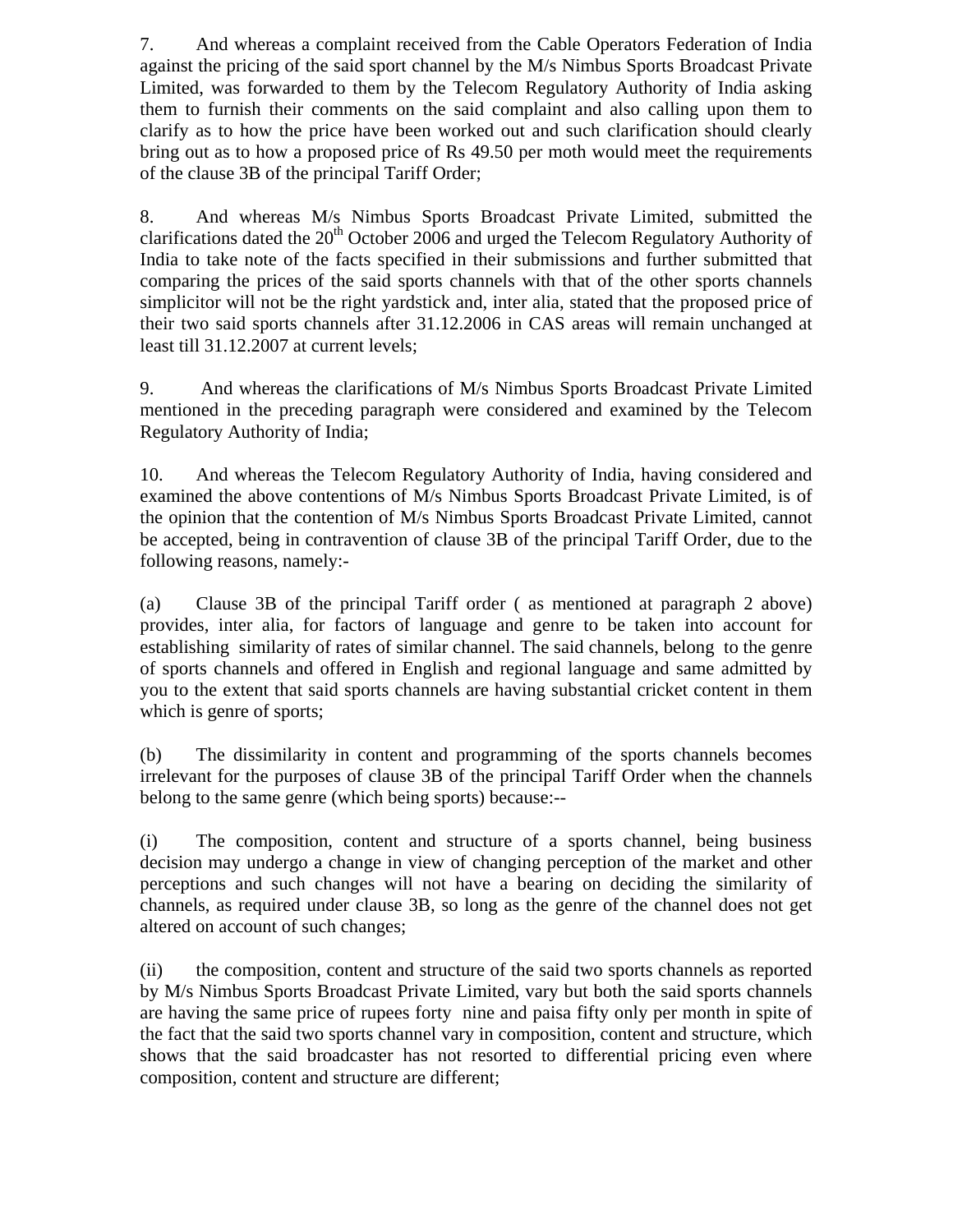(iii) The revenue potential of the channels cannot be the relevant factor for determining the similarity between the channels when both the channels are of the same genre (that is sport channel) for the purposes of clause 3B of the principal Tariff Order;

11. And whereas the ESPN and Star Sports channel and the bouquet consisting of the ESPN channel and Star Sports are channels similar to the said sports channels of the M/s Nimbus Sports Broadcast Private Limited on the basis of genre and language;

12. And whereas the Telecom Regulatory Authority of India has analysed the information in respect of wholesale bouquet price and wholesale individual channel price of similar channels of the same genre as that of the said sport channels which is reported (as prevailing on 26.12.2003 plus an adjustment of seven percent for inflation) being the price per subscriber per month in Non-CAS Areas;

13. And whereas, it has been observed, on the basis of analysis of factors of determination specified in clause 3B of the principal Tariff order, that wholesale price of Rupees thirty seven and paise twenty five only for the bouquet of similar channels of the same genre worked out by calculating the average price from the interconnection agreements using the number of subscribers for each agreement as the weight is much lower than the proposed bouquet price to be charged by M/s Nimbus Sports Broadcast Private Limited for its said bouquet of sports channels, comprising Neo Sports and Neo Sports Plus of Nimbus;

14. And whereas the Telecom Regulatory Authority of India, on the basis of above, is of the opinion that the classification of channels on the basis of genre and language for determining the rates of channels specified in clause 3B of the principal Tariff order is a reasonable classification on the basis of which said channels and the other channels have been classified as of the same genre for the purpose of determining the rates of similar channels of the same genre;

15. And whereas the thrust of the arguments of M/s Nimbus does not bring out facts which would justify a higher price being charged by them for its said sports channels as compared with other similar channels of the same genre;

16. Now, therefore, in exercise of the powers conferred upon the Telecom Regulatory Authority of India under section 13 read with clause (b) of sub section (1) of section 11 of the Telecom Regulatory Authority of India Act, 1997 (24 of 1997), the Telecom Regulatory Authority of India hereby directs M/s Nimbus Sports Broadcast Private Limited -

(a) to reduce the price of the bouquet of the said Sports Channels from Rs.58.50 to the "Prevalent Price" of channels of the same genre i.e. Rs.37.25 as noticed by the Authority and stated in the para 13 of this direction and comply with the provisions of the clause – 3 and 3b of the Telecommunication (Broadcasting  $\&$  Cable) services (Second) Tariff Order, 2004 (6 of 2004); and